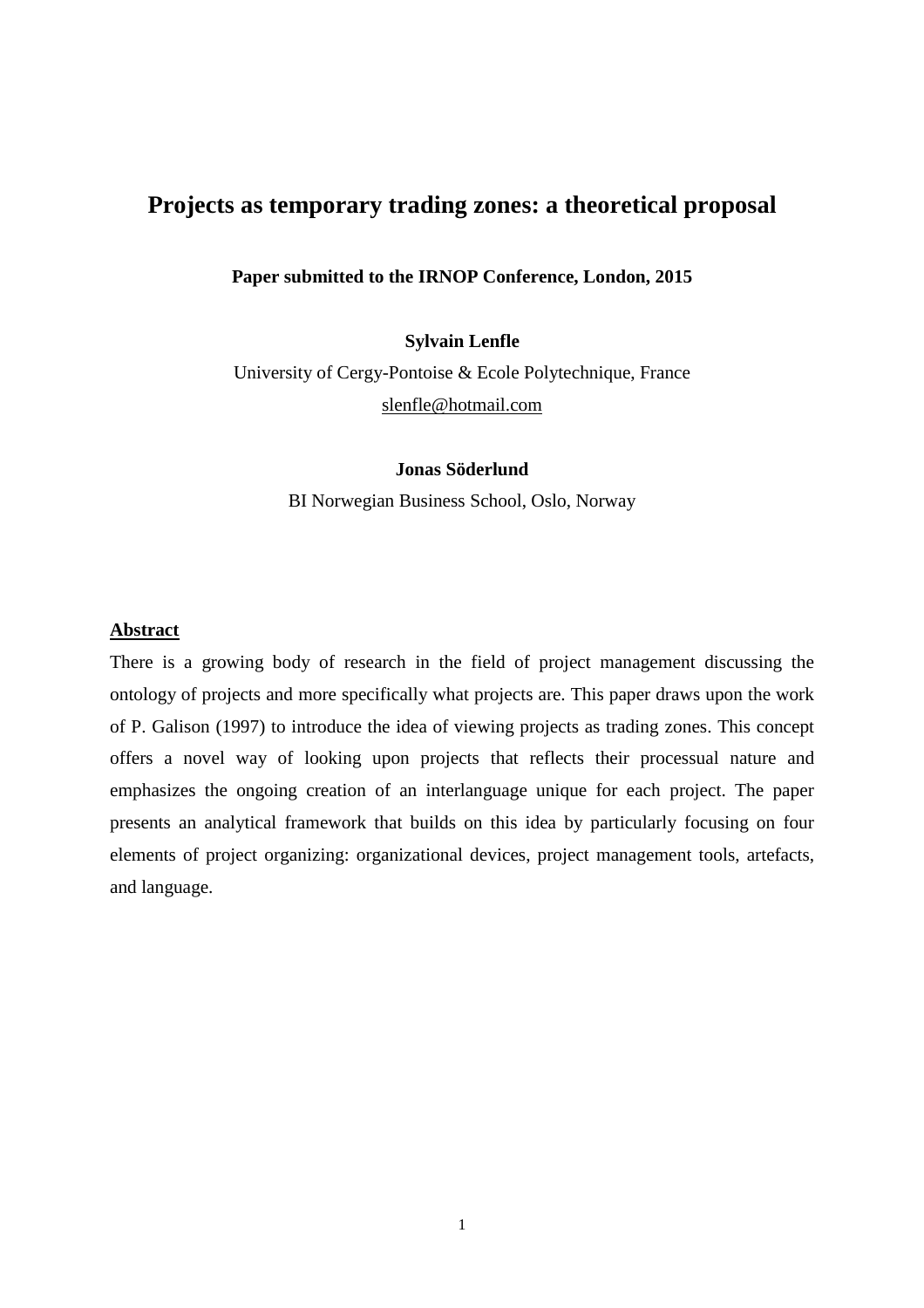## **Projects as temporary trading zones: a theoretical proposal**

## **Introduction**

There is a growing body of research in the field of project management discussing the ontology of projects (Cicmil & Hodgson, 2006), and more specifically what projects are. This particular inquiry raises the very issue of why projects exist and how we should understand projects as social phenomena. In many ways this is a refreshing discussion and debate since mainstream literature on projects and the management of projects has treated projects simplistically – as a rational tool implemented to develop and implement a new product or process. Of course, projects are efforts to implement change. But projects are so much more than that. Hence, there is a need for a more elaborate discussion about what projects are and the theories that are needed to understand why projects exist and how they behave.

Thus, the matters associated with the ontology of projects are critical for the advancement of better theories of projects and the management of projects. So far, writers have argued that there is a lack of theoretical awareness and development in the field of project management and that that this situation has turned into a deadlock where it becomes difficult for researchers to draw on each other's' findings because of lack of coherent linkages across studies and theoretical conversations (Koskela and Ballard, 2006; Winch, 2006; Williams, 2005). There are many musicians playing but too few seem to listen to what the others' are playing. One possible route to get out of this deadlock is to develop a more elaborate research agenda and bolder theoretical efforts. This is the overall and important aim of the present paper – to offer an example and discussion of how such theoretical efforts may look like and discuss the general insights that may result from such efforts.

A promising strategy for this advancement, this paper argues, would be to borrow theory from neighboring disciplines. However, such borrowing of theory must rest upon the awareness that the social context to which the theory is transferred has unique characteristics that might be downplayed by an ignorant and blind transfer of theoretical ideas (Markoszy, 2009). Hence, borrowing should be done wisely and humbly.

This paper seeks to take part in the development of new concepts and theories by offering a theoretical framing of projects as temporary trading zones – a framing that is quite different from much of extant theorization in the domain of project management. We believe this framing offers novel answers to fundamental theoretical questions, including why projects exist, why they differ, and how they behave – all fundamental and important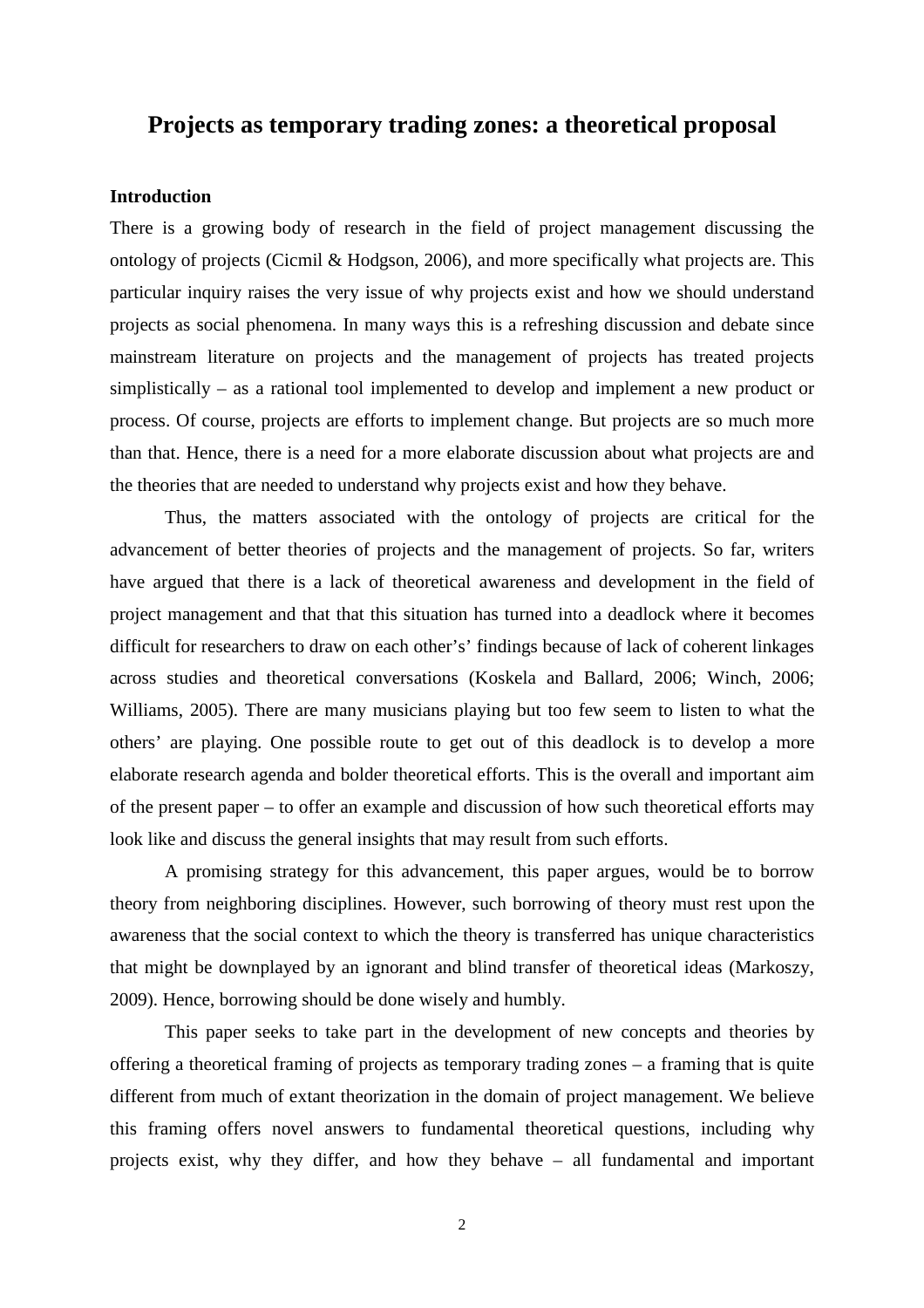questions for anyone interested in developing stronger theories of projects and the management of projects (Söderlund, 2004).

Indeed the field of project management has long been dominated by a strongly rationalistic and instrumental approach (Packendorff, 1995). This is perhaps particularly obvious in the normative tradition of writings, which to a great extent is rooted in the growth of the practical application of decision sciences after World War II (see Erickson et al. 2013). This "Management Science" approach had a major impact, particularly in the practice of project management, namely how managers talked about project management and how people generally conceived of what project management really was. In this tradition of project management writing, project management is first and foremost seen as a scheduling problem of complex endeavor. The Polaris project became emblematic of the success of this rational approach which gave birth to the "optimization school" of project management (Söderlund, 2011). In this perspective projects represent a temporary organizational setting which aims to reach a clearly defined goal within budget, time and quality constraints. A defined toolbox exists to optimize the organizational effort. This view is now widely criticized. One of the most influential contributions critiquing the normative and instrumental tradition of project management writing is the book edited by Hodgson and Cicmil, *Making projects critical* (2006). The book leads to a reopening of the ontology of projects. The contributors analyze the roots of the rationalistic model in a genealogical perspective and suggest a postmodern approach to projects. In this perspective projects are first and foremost conceived as processes. They are gradually constructed through social interaction, practices and language creation. Projects are "emergent spaces" that become enacted through nested sensemaking processes. A second and more recent critical remark points to the irrelevance of the normative/instrumental tradition of project management. For instance, Hällgren et al. (2012) argue that « *the* [relevance] *problem occurs when simplified, rationalistic and deterministic models (or ontologies) are mistakenly considered to be accurate views of reality. (…) It could be argued, therefore, that PM research is not only an immature field of research, it is also unsubstantial in terms of understanding what is going on in projects* » (p. 462).

The present paper is in line with this novel framing of projects. More specifically, we are interested in the exploration of the processes that are specific to projects. Indeed, with the exception of the above mentioned work, projects have been defined mainly by their temporariness (Lundin & Söderholm, 1990), their difference from operations (Declerck & al. 1983) or routine activities (Obstfeld, 2012), and their goal-oriented/teleological nature (see for example Morris, 2013). But we still need to address what happens specifically within projects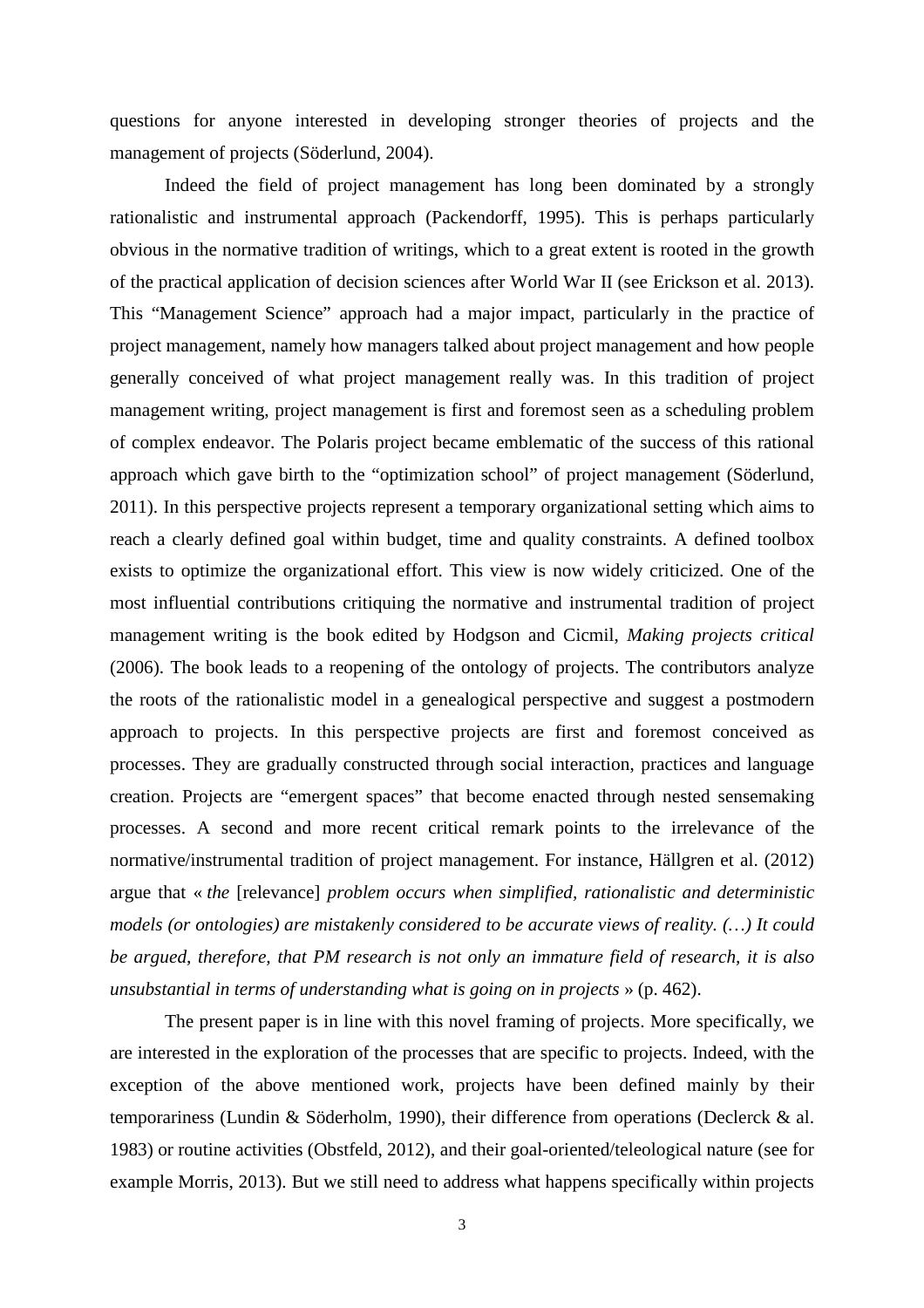that are different from the routine work, especially grasping the process characteristics of projects. As many writers have said before us, we believe there is a need for a more elaborate theory of projects and project management. We also believe that theoretical attempts should be more frequent and make use of writings in other areas of social science. In addition, we believe that theoretical attempts should make use of the salient characteristics of projects as social phenomena. We also believe that such theories must acknowledge the dynamic and processual nature of projects. We believe that the theoretical framework presented to some extent does all this – it builds on extant research in social science, it draws on process theory, and it addresses several of the most salient characteristics of projects as social phenomena. The paper argues that research into projects need to become more interested in process and in the becoming elements of project management. Projects are born and nurtured. Projects are equally made to live and made to die. Theoretical attempts that fail to address these processual features of projects, we believe, miss a great deal of the organizational challenges that many contemporary projects are facing.

It should be pointed out that the framework presented here focuses on the coordination problem of projects and that it draws on the influential work by the historian and philosopher of science Peter Galison. It should also be pointed out that it builds on the idea that a theory of projects and project management need to rest on five key questions, namely: why projects exist, why projects differ, how projects behave, what the value is that the project management unit is adding, and, what determines the success and failure of projects (Söderlund, 2004). These questions are far from novel when it comes to the theorization of organizations and firms, however, they have received surprisingly modest interest among project scholars. We believe this is problematic, especially in times when scholars are calling for more bold theoretical attempts and stronger theoretical foundations for the further development of the field of project management.

The ultimate matter is to build a more robust theoretical foundation to be able to describe and analyze the process of projects. To achieve this we begin by analyzing the rich literature on coordination and communication across boundaries in innovation management. We argue that this theoretical framing is relevant to understand several of the most salient process features of projects. We base our theory on the metaphor of the "trading zone" which was originally developed by Gallison in his book *Image & Logic* (1997). Indeed, we believe that the "trading zone" concept, with its emphasis on language creation as a condition of coordination, can be fruitful to describe the nature of the processes at stake in many different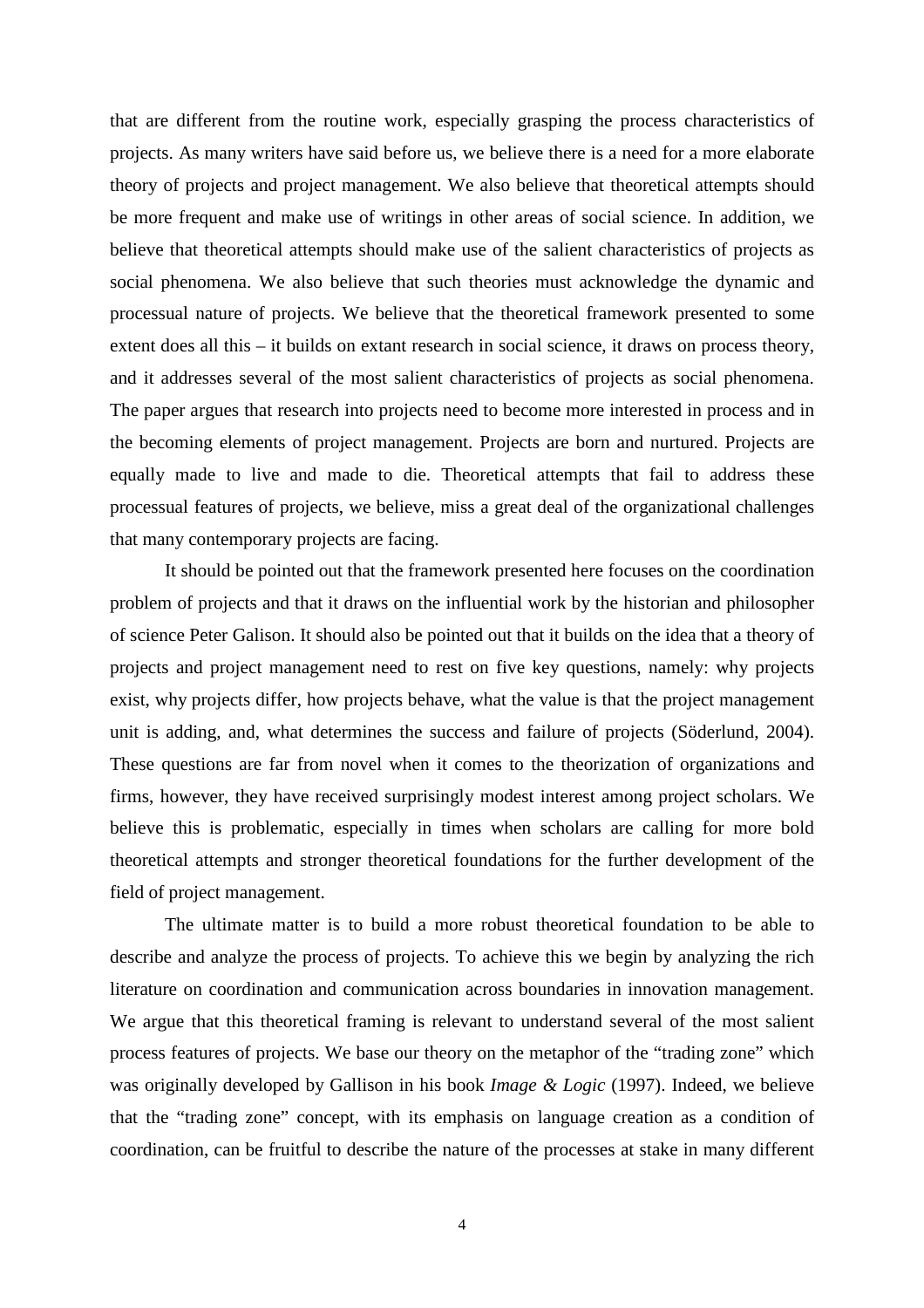kinds of projects. This leads us to discuss the implications of the framing of projects as temporary trading zones. The last section presents a few suggestions for future research

#### **The problem of coordination**

In our view, we believe that the theory of project management must initially be made through a distinction between two kinds of organizational problems. One relates to the cooperation problem, the other with the coordination problem. The cooperation problem typically seek to discuss how actors come to agree on a conflicting goal, how actors are able to reach agreement, how actors create a social exchange that works for all parties involved. Typically these kinds of theoretical attempts make use of stakeholder theory, economic theory, and goal setting theory (see for instance, Söderlund, 2013). However, as for the second problem – the coordination problem – other theories are relied upon. Here analysts are more interested in explaining how actors with diverse background come to integrate and unite their distinct experience and their respective activities to reach a common goal. In that respect, the coordination problems may be unsurmountable even though the cooperation problems have been solved (Grant, 1996). Therefore, this paper is primarily interested in the coordination problems of projects and project management.

To arrive at a relevant conceptualization of the coordination problem, we have to rely on other literature than PM. This question is particularly significant in innovation management since, as stated by van de ven (1986), "*managing part-whole relationship*" is a central problem in the management of innovation. In this perspective working across boundaries (internal and/or external) is a central concern. Two research streams lead to important insights: the literature on integration and on boundary-spanning mechanisms.

One classical concept used in the literature is that of Integration which was used in much early work on projects, for instance in Lawrence and Lorsch's (1967) landmark contribution. In this perspective projects constitute an integrating mechanism that helps the different functions of the organization to work together in order to achieve complex tasks like new product development. However, Lawrence and Lorsch define integration very broadly as "*the process of achieving unity of effort among the various subsystem in the accomplishment of the organization's task*" (1967, p. 4). They do not offer a micro-oriented analysis of the ongoing processes within a specific project. A more sophisticated use of the concept of integration is provided by the Harvard studies on new product development projects (Clark & Fujimoto, 1991; Wheelwright & Clark, 1992; Iansiti & Clark, 1994). For them integration constitutes a dynamic capability. Its essence is "*the generation, fusion and accumulation of*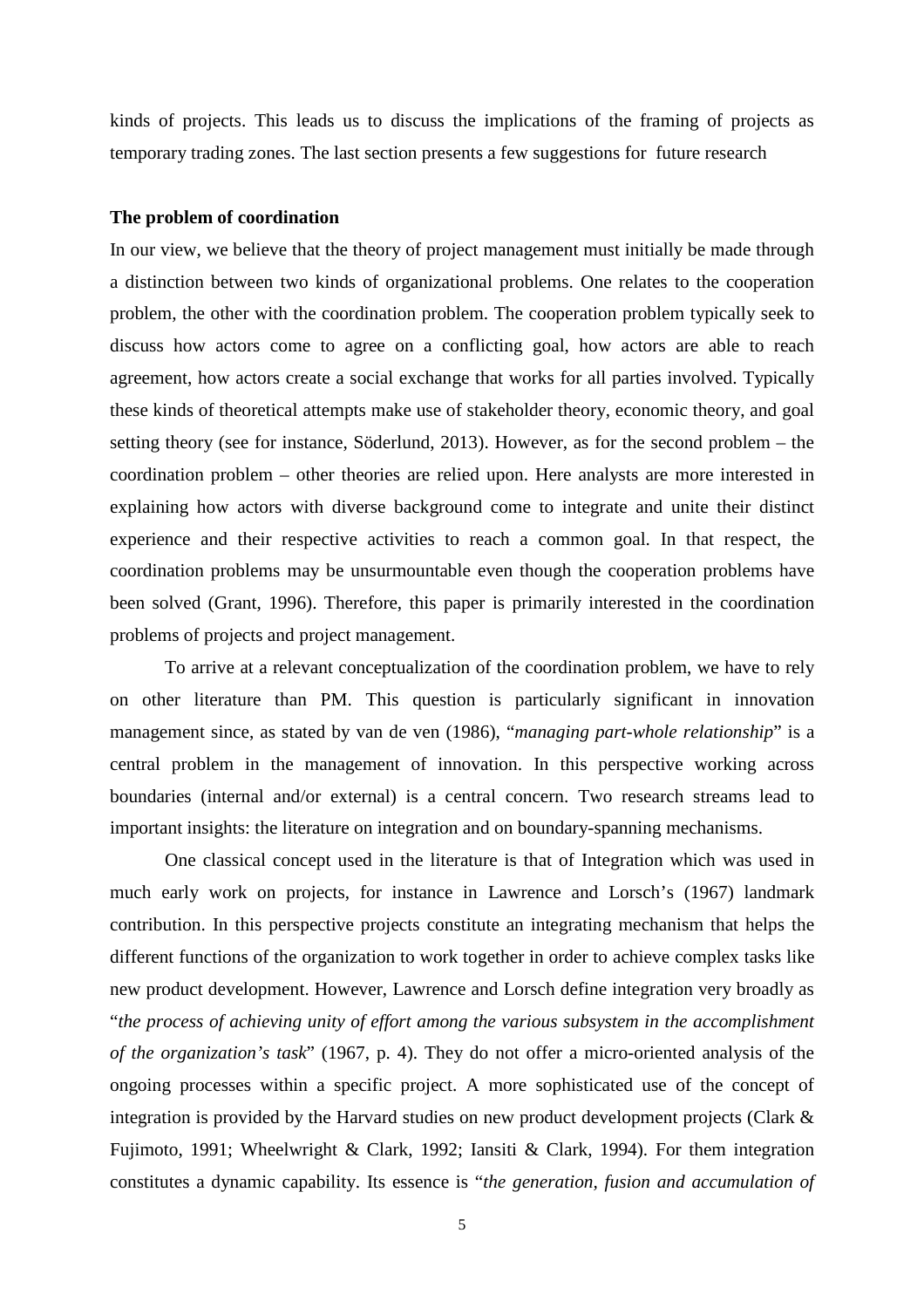*knowledge: the capacity to merge new knowledge about the impact of possibilities with deep accumulated knowledge of the complex existing capability base of the organization*" (Iansiti & Clark, p. 602). In this sense, they insist, integration is more than communication and coordination across functional boundaries since it entails the "*proactive generation of new knowledge*" (ibid.). Their research provides an insightful description of internal and external integration mechanisms which corresponds *de facto* to the characteristics of heavyweight development teams that practices *integrated problem solving* (see Clark & Fujimoto, 1991). However, in our view, they did not provide a description of how integration unfolds within project teams, what are the practices associated with this integration process.

Another and complementary line of research focuses on coordination mechanisms across boundaries in organization. This is a vast domain starting already with the work of Allen (1977) and our objective here is not to make a literature review. This might very well be needed but it is beyond the scope of this paper. We consider the work of Paul Carlile (2002; 2004) to be particularly representative of this research stream. Studying new product development efforts, but not mentioning the term project or the project management literature per se, Carlile provides an in-depth study of the processes involved for managing knowledge across boundaries. He proposes an integrative framework which distinguishes three processes: transferring, translating and transforming. These processes correspond to increasingly complex situations in which novelty and diverging interests between actors complicate the coordination process. Kellog et al (2006) have completed this framework by an insightful indepth study of the practices of cross-boundary coordination in the projects of a web agency. According to their findings (table 4 p. 40), display (rendering work visible to others), representation (rendering work legible through us of projects genres like power-point presentation or documents) and assembly (juxtaposing work through modification and recomposition) are the three practices that enable cross-boundary coordination. In so doing the authors provide a landmark description of the coordination processes at stake in projects. However, and we think this constitutes an important limitation their work, they completely ignore the literature on project management and the setting-up of projects as a way to enhance coordination. The authors thus fail to recognize the value of project organizing and for that matter the effects that organizing coordination by projects may cause.

These two research streams provide invaluable contributions to our understanding of coordination processes in teams involved in new product development. But their goal is not to develop a theory of what a project is, even if they describe some of the very essential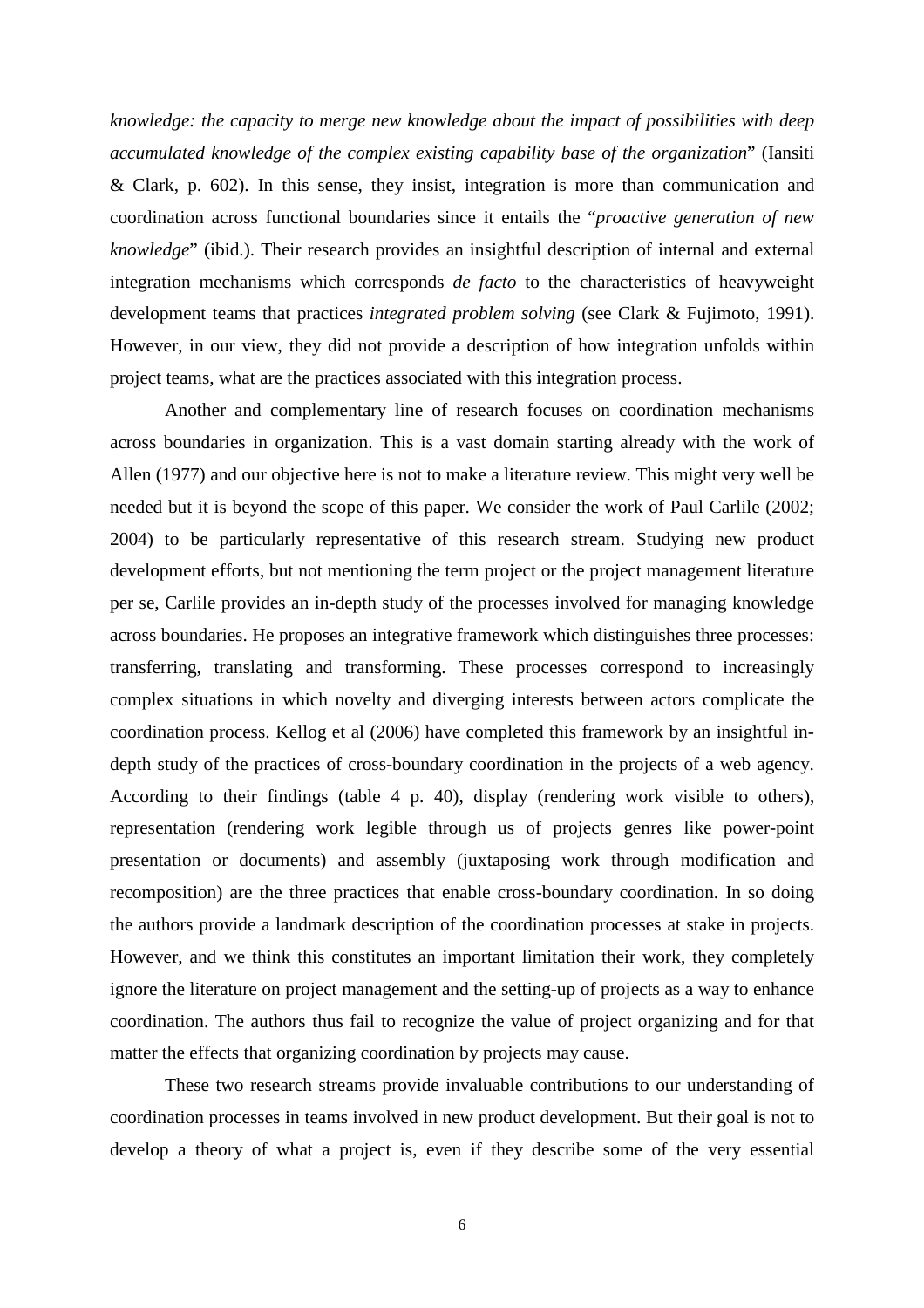processes at play in complex projects. Thus, we think that we are still missing an overarching framework that could integrate these works into an ontology of projects.

#### **Inside the "trading zone"**

In our quest for a relevant conceptualization of the processes at play in projects we suggest a framework that draws on the work of philosopher and historian of science Peter Galison. In *Image & Logic* (1997), Galison analyzes the evolution of the practices of scientists working in the field of microphysics (i.e. atomic physics). More precisely he focuses on the question, central for our topic, of coordination between the three cultures of physics: theorists, experimenters and instrument builders. *Image & Logic* is a fascinating description of the evolution of modern physics from a "workshop" type of science in early twentieth century to the huge post-1945 "factory of physics" at prestigious institutes of technology, such as the MIT. The increasing scope of the laboratory made the question of coordination (present since the beginning of microphysics) increasingly salient. To describe the processes at play in coordination Galison introduces the idea of a *trading zone* i.e. "*an intermediate domain in which procedures could be coordinated locally even when broader meaning clashed*" (p. 46). Indeed, as Galison demonstrates, there are often profound divergences (even paradigmatic ones) between the different cultures of physics or between scientists and engineers. However, he shows how, despite these disagreements, "*there can be exchanges (coordination), worked out in exquisite local detail, without global agreement*" (p. 46). To develop the notion of trading zone, Galison relies on anthropological linguistic work showing how different groups with radically different cultures and languages succeed in exchanging goods. According to him "*the work that goes into creating, contesting and sustaining local exchanges is (…) at the core of how local knowledge becomes widely accepted*" (p. 47). Borrowing from linguistics, he insists on the process of language creation in the trading zone, contesting the notion of translation, so common in sociology of science (Callon, 1986). Therefore "*rather than depicting the movement across boundaries as one of translation (from theory to experiment, from military to civilian science, or from one theory to another), it will prove useful to think of boundary work as the establishment of local languages – pidgin or creoles – that grow and sometimes dies in the interstices*" (p. 47). This emphasis of local language creation (referred to as *interlanguages*) as the core element of coordination is, in our view, the fundamental contribution of the trading zone. It is all the more relevant for our purpose that the notion of "language" is in fact broad in Galison's framework. As he notes, "*I intend the term "trading zone" to be taken seriously, as a social,*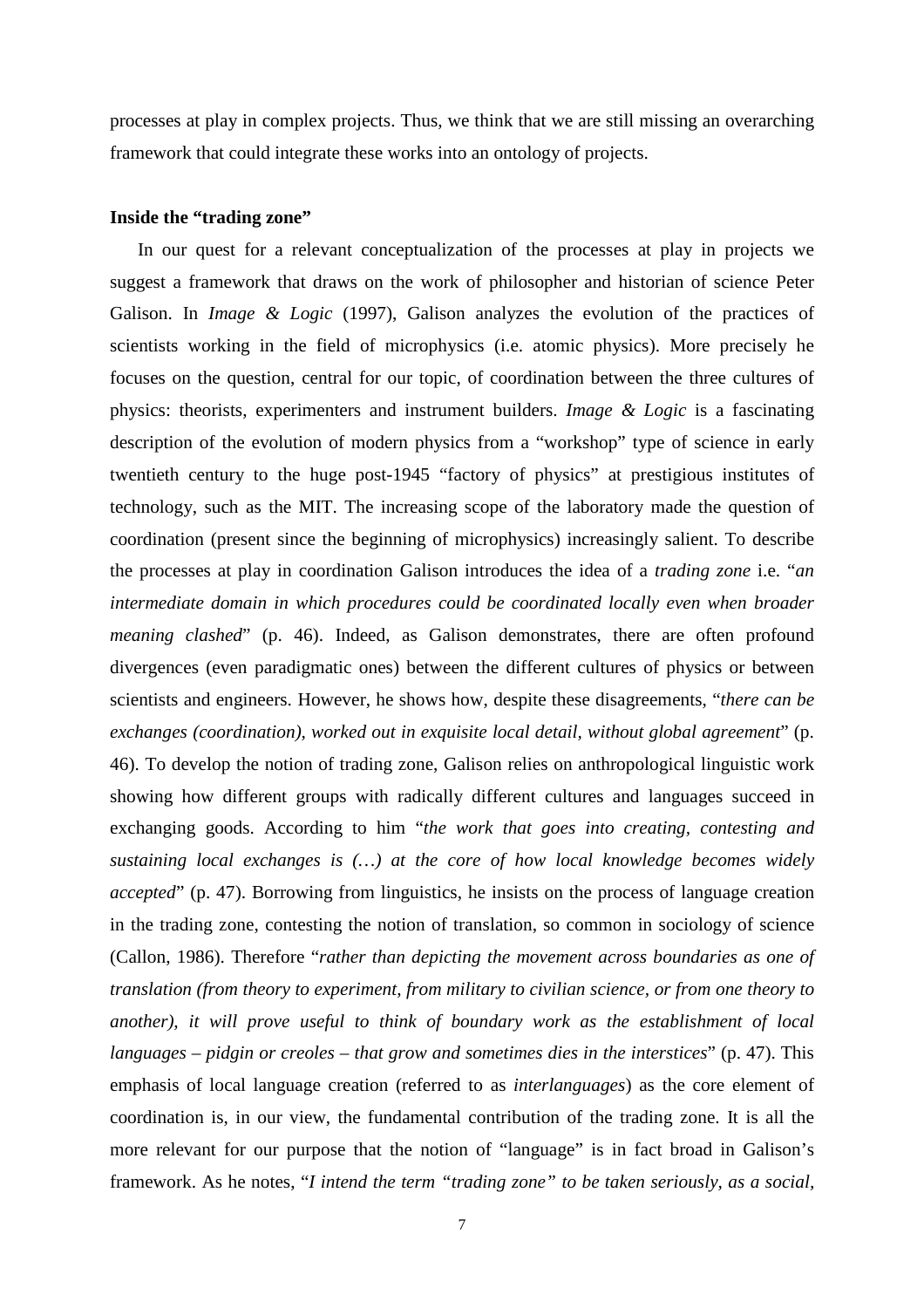*material and intellectual mortar binding together the disunified traditions of experimenting, theorizing and instrument building*" (p. 803). He is very clear on this question in a 2010 reflection on the trading zone concept (Galison, 2010): "*the language of science does read, quite literally, as language: propositions, statements, observations, hypotheses and conditionals are all recognizably linguistic even if technical in scope. But at other times practices do not necessarily form linguistic objects, in a strict sense. Diagrams and symbols, for example, have their own combinatorial logic. (…) I'm interested in language in an expanded sense that would embrace such symbol language – whether computer codes, abstract algebra, formal logic, or the calculations of quantum physics. Each carries with it its own form of syntax, its own rules of simplification, generalization and composition. Similar (…) are languages formulated in ways that make use directly of spatial or topological relationships – electronic schematics, group-theoretical dynkin diagrams* [and so on]" (p. 43). It is also clear from his writing and the subsequent paper that objects constitutes a form of language. It leads Galison to speak of "wordless pidgin" or "wordless creole" to name material or symbolic objects that are also a form of language (p. 43-44) Therefore, as he explains, "*Images, symbol systems, calculational and diagrammatic schemes – even complex objects – could be part of a generalized notion of language that is far from "just words". Indeed, language, as I want to use it, is a regular yet flexible apparatus that may take many forms, from the recognized, everyday "natural world languages", to the myriad, systematic registers in which we communicate*" (p. 44). Thus Galison, even if criticizing the notion of "translation", recognizes his closeness with Star and Griesmer's research on "boundary objects" (1989). We believe these standpoints and suggestions have important implications for how we should frame the coordination power of projects and the role of project management.

### **Projects as temporary trading zones: a framework**

Our chief argument is that a project might be viewed as a "trading zone". Actors from different functional units /firms/cultures have to coordinate under time and budget constraints. The basic coordination process is local language creation through words, symbols, and objects. Indeed the fundamental question, which is often emphasized but little theorized in the project management literature, is how communication among people involved in a project unfolds. The most frequent answers as we have seen points to: 1) the role of team creation, co-location or the project manager to foster cooperation (e.g. Clark & Fujimoto, 1991); 2) to the cross-boundary coordination processes like in Carlile's and Kellog et al.'s writings. This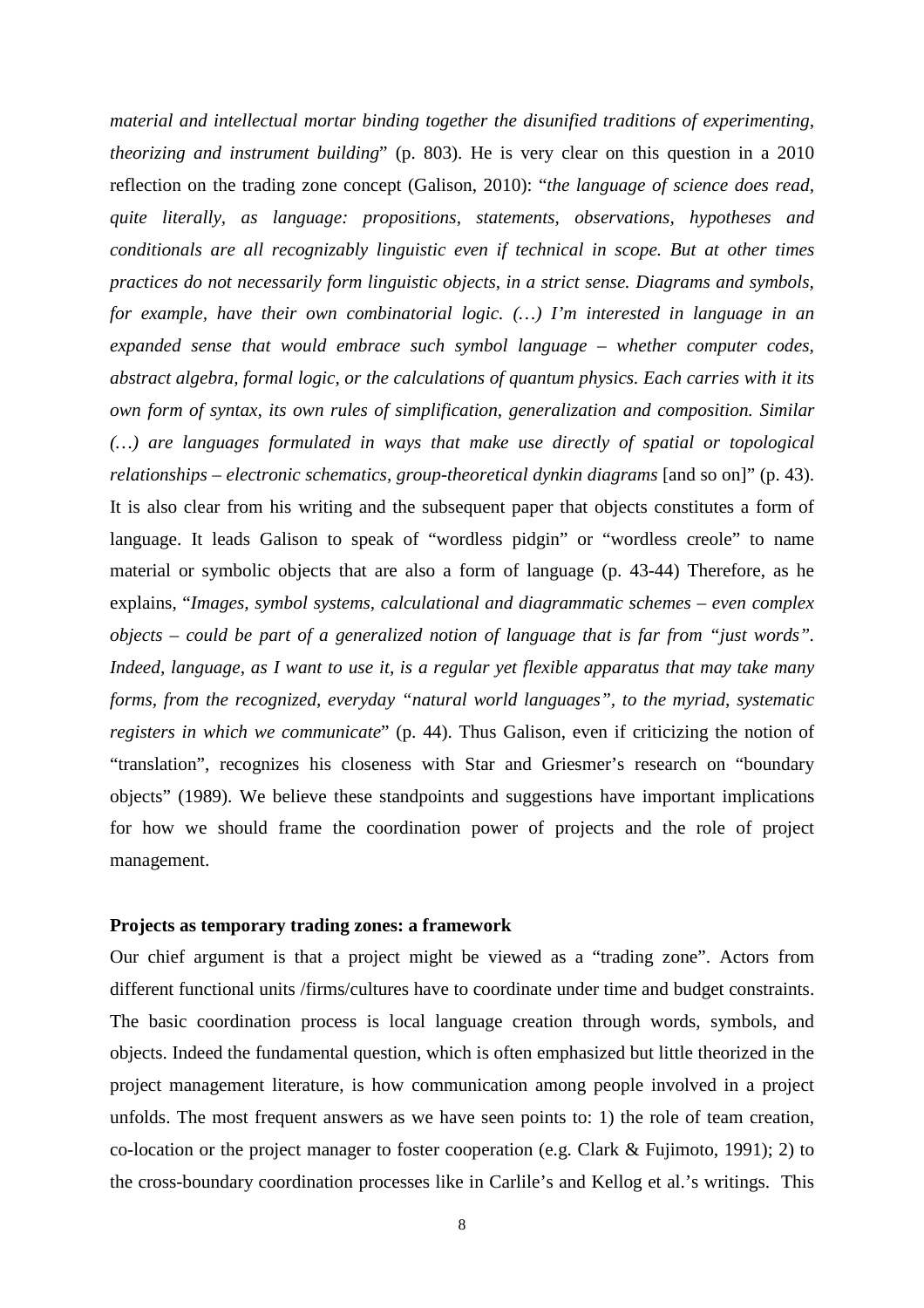is unquestionably true, but it misses the question of local language *creation* and, furthermore, it does not discuss the ontology of projects. We believe that the concept of the trading zone provides a fruitful lens for the study of this process. We thus propose to extend the trading zone concept, also discussed by Kellog et al. (2006) in their exploratory study of crossboundary coordination, to the domain of project organizing.

In this framing it is interesting to note that in Galison's writing the important role played by project management methods in the wide sense (tools and organization) in the fostering of trading zones between the different actors involved, specifically scientists and engineers. It is evident in his analysis that the major projects of the Second World War play a central role in the development of new collaborative practices, new forms of trading zones in which the creation of these interlanguages are fostered by the emergence of "*new visible structural arrangements – both physical and social – in which action can proceed*" (Vaughan, 1999, p. 922). Galison's analysis of the functioning of large war projects and laboratories is crystal clear on this matter. He describes how the creation of new types of laboratory, like the MIT Radiation Lab and Los Alamos, foster coordination between different disciplines. Bringing them together under the same roof leads to new types of relations in these "interactive zones" (p. 830, see also chapter 4). Moreover he shows how, especially in very complex projects, project management methods like PERT, phased planning, task partitioning and the designation of system engineers and project managers also contribute to this development of new modes of coordination.

More broadly, approaching projects as trading zones should lead researchers to look more closely at how actors communicate and interact, how they create their own language, what roles are being played by objects in this process, etc. (the "material culture" of project management to paraphrase Galison). In fact, these questions are emerging in project management research. Several authors have quite recently addressed how PM tools, such as schedules are playing the role of boundary objects (Yakura, 2002; Chang et al, 2013); how project management constructs a new language to foster coordination (Linehan & Kavenagh, 2006); how boundary objects constitute a way to resolve conflicts in projects (Ioro & Taylor, 2014), etc. However, we still miss an overarching framework presenting a more coherent theory of projects taking these aspects into account. In addition, this literature, in our view, is excessively focused on project management tools, whether as language, processes or boundary objects. This is again unquestionably true, but we cannot restrict language creation in projects to project management tools. Indeed one of the fundamental roles of the project team is to design, negotiate and implement the concept that justifies the project (see Clark &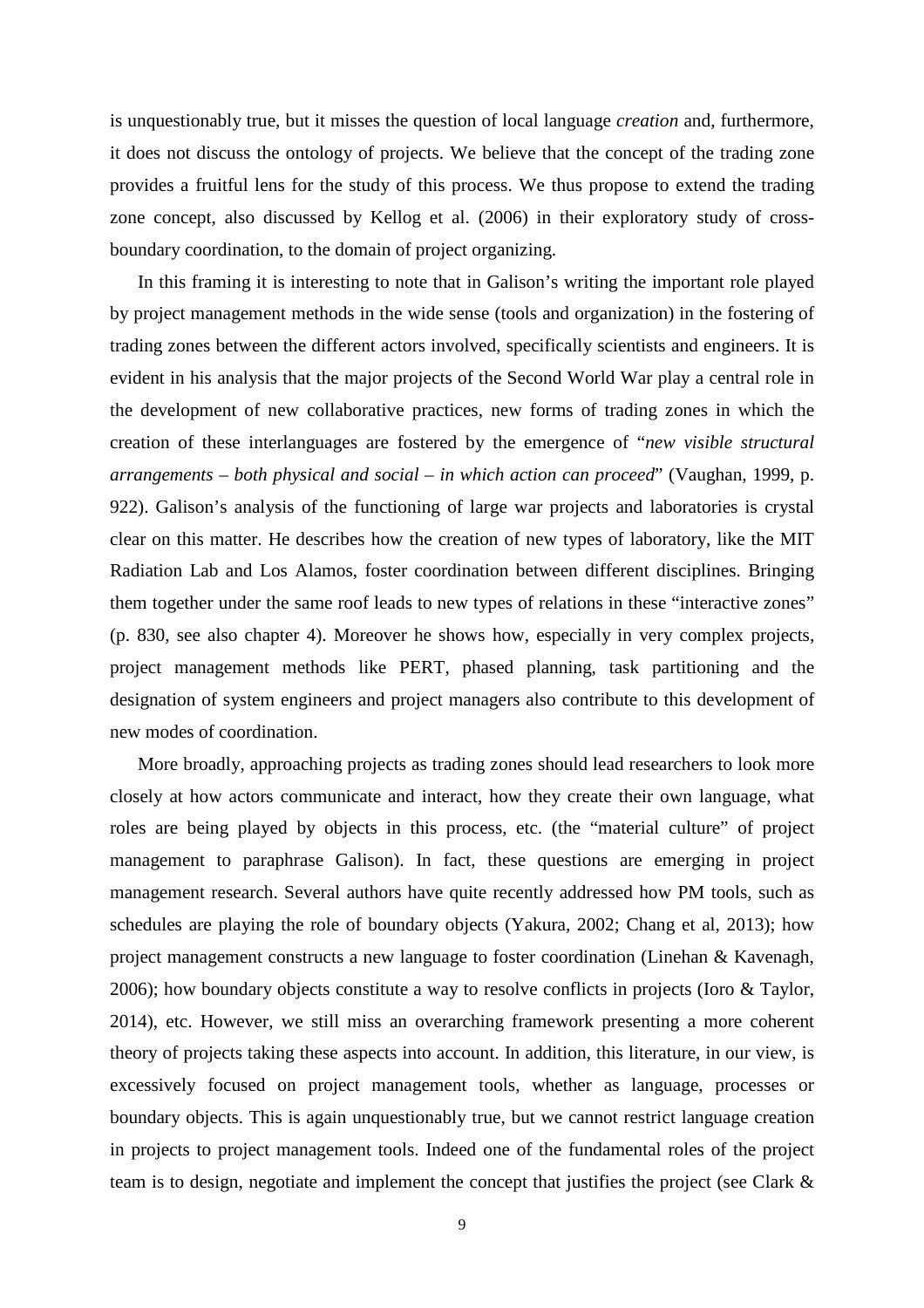Fujimoto, 1991; Wheelwright & Clark, 1992; Midler, 1996) – this is much more than just simply laying out the tasks to implement the project. Instead, this demonstrates the need for project management to re-invent the concept as such, telling the story about the future state to which the project will contribute. This is truly a language creation process, a simple indication of this being the difficulty, experienced by all researchers working with project teams, to understand what people are saying during project meetings.

This condensed overview of the literature shows that we actually know a lot of things about what is going on in projects. The problem is that the innovation management and boundary spanning literature for the most part never talks about project management and project management literature typically fails to draw on the innovation literature. To lead the way for more interesting questions into the ontology and the processes of projects, we suggest a more elaborate use of the idea of projects as temporary trading zones. This leads us to the following proposition concerning the nature of projects and the processes involved:

*A project is a process that is enacted as a temporary trading zone*. We thus follow Cicmil and Hodgson's emphasis on projects as processes and Kellog et al's description of the coordination processes in cross-boundary work. Furthermore, the aforementioned literature allows us to identify four underlying elements that foster coordination in the trading zone, namely organizational devices, project management tools, artefacts and linguistic representations. Therefore the trading zone concept allows us to bring together the contributions from two fields of inquiry: project organizing and innovation management. We argue that the following elements are particularly pertinent for the analysis of projects as temporary trading zones:

1. *Organizational devices*. It is striking to note that the structuration of project per se is almost never mentioned as an important element of coordination. Indeed most the innovation management or boundary spanning literature rarely talks about projects (Lenfle, 2008; Davies, 2013). Kellog et al, for example consider projects as taken for granted, using the word dozens of times in their paper but completely ignoring the project management literature. However from Polaris's Special Projects Office (Sapolsky, 1972) to Clark & Fujimoto's Heavyweight development teams (1991), project management research has demonstrated the fundamental role of the setting-up of dedicated teams, co-location, projects reviews, etc. to overcome coordination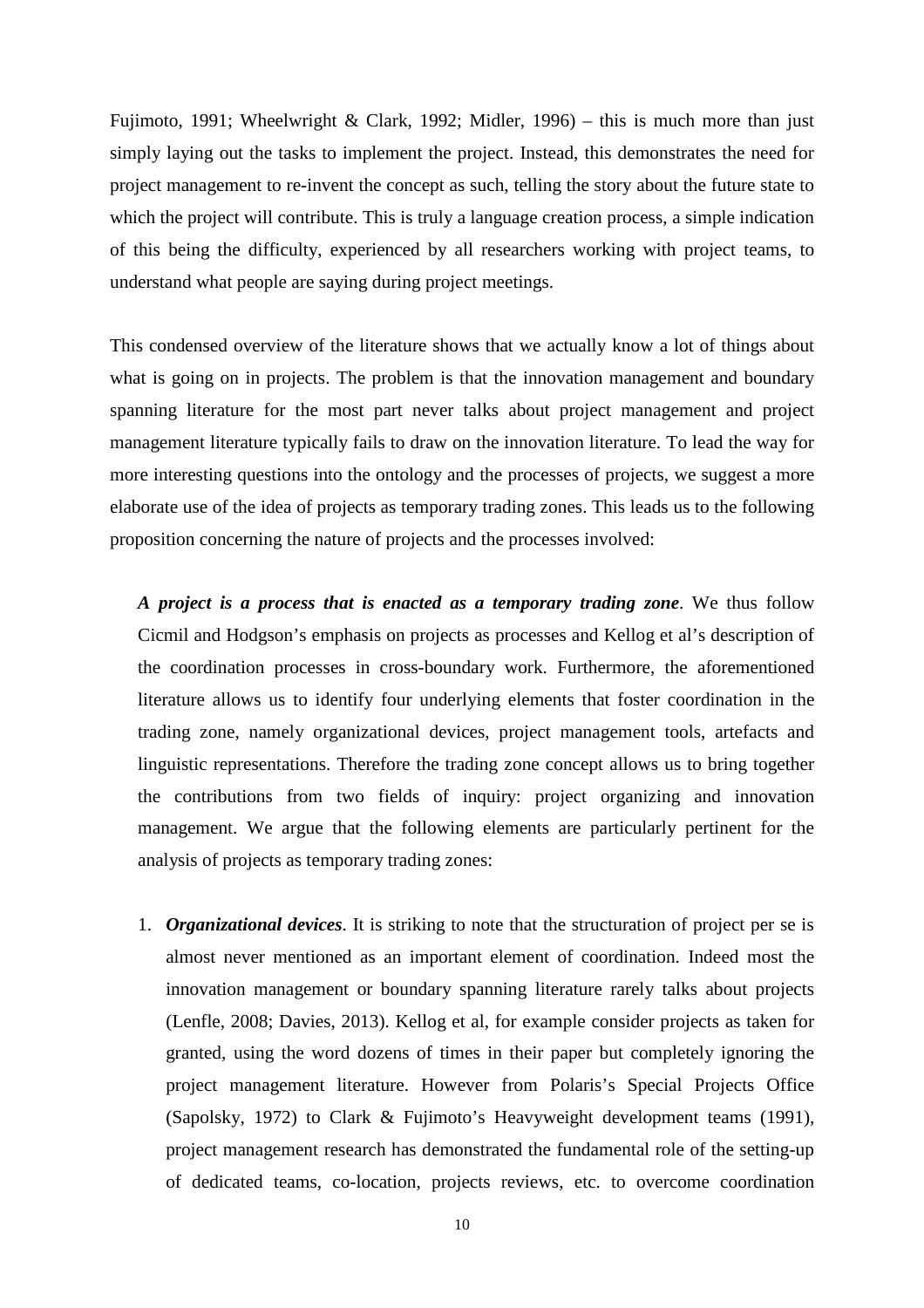problems between boundaries. This dimension is probably a precondition for an effective coordination among members of a project, although not sufficient in itself (Engwall, 2003). It is present in Galison's work and in Vaughan's (1999) discussion of the trading zone but here again without any reference to project management research.

- 2. *PM tools*. Typically scheduling tools such as PERT and CPM constitute the second element fostering coordination. If the dominant model emphasizes the role of PM tools as aid for rational decision making, recent literature on project management helps to deepen our understanding of their role in projects. Indeed, contemporary research recognizes the role played by PM tools in the coordination process (note that this role is already present, though not theorized, in Brooks' classic treatise on software engineering, 1995). They are boundary objects that help coordination between the different departments. Moreover, the PM toolbox represents a kind of language to enhance coordination, as noted by Galison (chap. 7). We therefore agree with Engwall (2012) when he explains that they play three different, and equally important, roles a) « *As a boundary object for technical coordination of actions and expectations*; b) *As a political feature for legitimacy and trust building; c)As a cognitive means for the social construction of a predictable future* » (p. 611)
- 3. *Artefacts*: There is now an important literature on the fundamental role of artefacts (what Seidel & O'Mahony call *material representations*), be they prototypes, numerical simulations, objects, etc. in the innovation process. The role of artefacts as boundary objects to foster coordination between experts with different background is now well documented. It helps to overcome the problem eloquently summarized by Weick: "*How can I know what I think, until I see what I say*" (1979, P. 133). Our goal is not to contribute to this research stream, but to mention its importance for our understanding of coordination. The works of Henderson (1999) and, more recently, of Jouini & Midler (2014) provide a fitting analysis of their different role in the design process.
- 4. *Language* in the strict sense i.e. *linguistic representation*. This dimension, which is central in Galison, is fundamental. If it has recently received more attention in innovation management literature, we think in particular to the work of Seidel which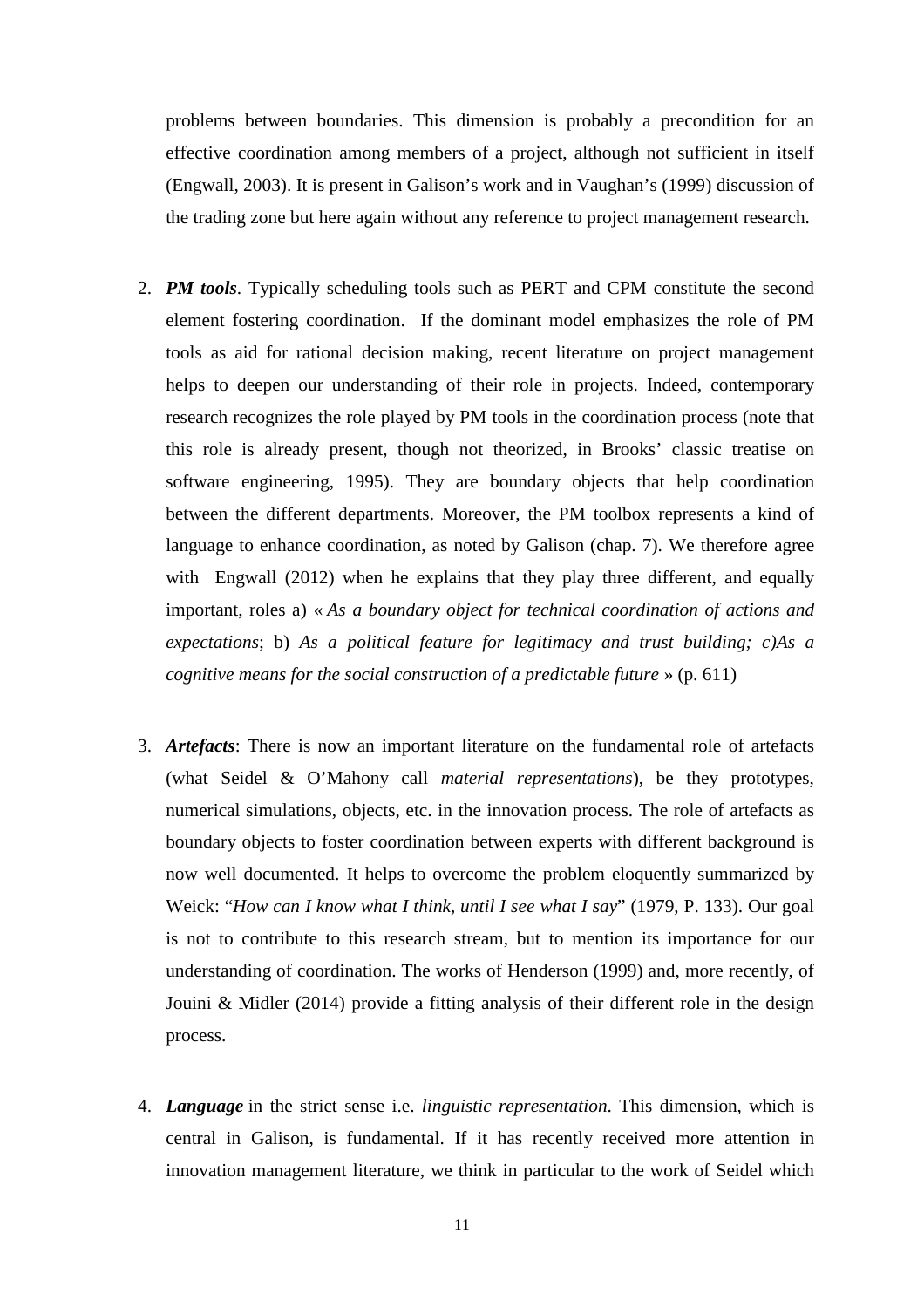discusses at length the process of concept creation and the role that language plays in the process of concept creation (see Seidel & O'Mahony, 2014), it has older roots. We think in particular of the landmark contribution of Nonaka (1994 & 1995 with Takeuchi) and its knowledge creating process. It demonstrates the role played by what he called "figurative language" (1995, p. 13), such as metaphor and analogy, in the knowledge creating process and the development of innovative concepts. It is evident from Nonaka, Clark & Fujimoto, Midler and Seidel & O'Mahony that the creation of a "project-specific" language constitutes a fundamental characteristic of (successful?) projects. To consider a recent case, one may consider the Renault Logan project (Jullien et al, 2013) to understand how difficult and important it is to progressively define what an "entry" vehicle is (which is different from just being "low-cost") in a company that has never built such cars and think, for a large part, that it's impossible. The Logan case is even more interesting that it subsequently expand into a new product line at Renault (Midler,  $2013$ )<sup>1</sup>. In the same vein, we can probably argue, following here the work of S. Johnson (2002), that the reliance of large military and space projects on the tools and language of systems management, respond to this need of a new language to manage the interfaces between components and disciplines. Therefore we believe that PM research should take into account advance in other fields that are most relevant to understand processes at stakes in a trading zone.

Table 1 summarizes the main elements of the trading zone framework. It also presents a few examples of theoretical sources that we believe are particularly important for each element.

<sup>&</sup>lt;sup>1</sup> We thank Christophe Midler for this example.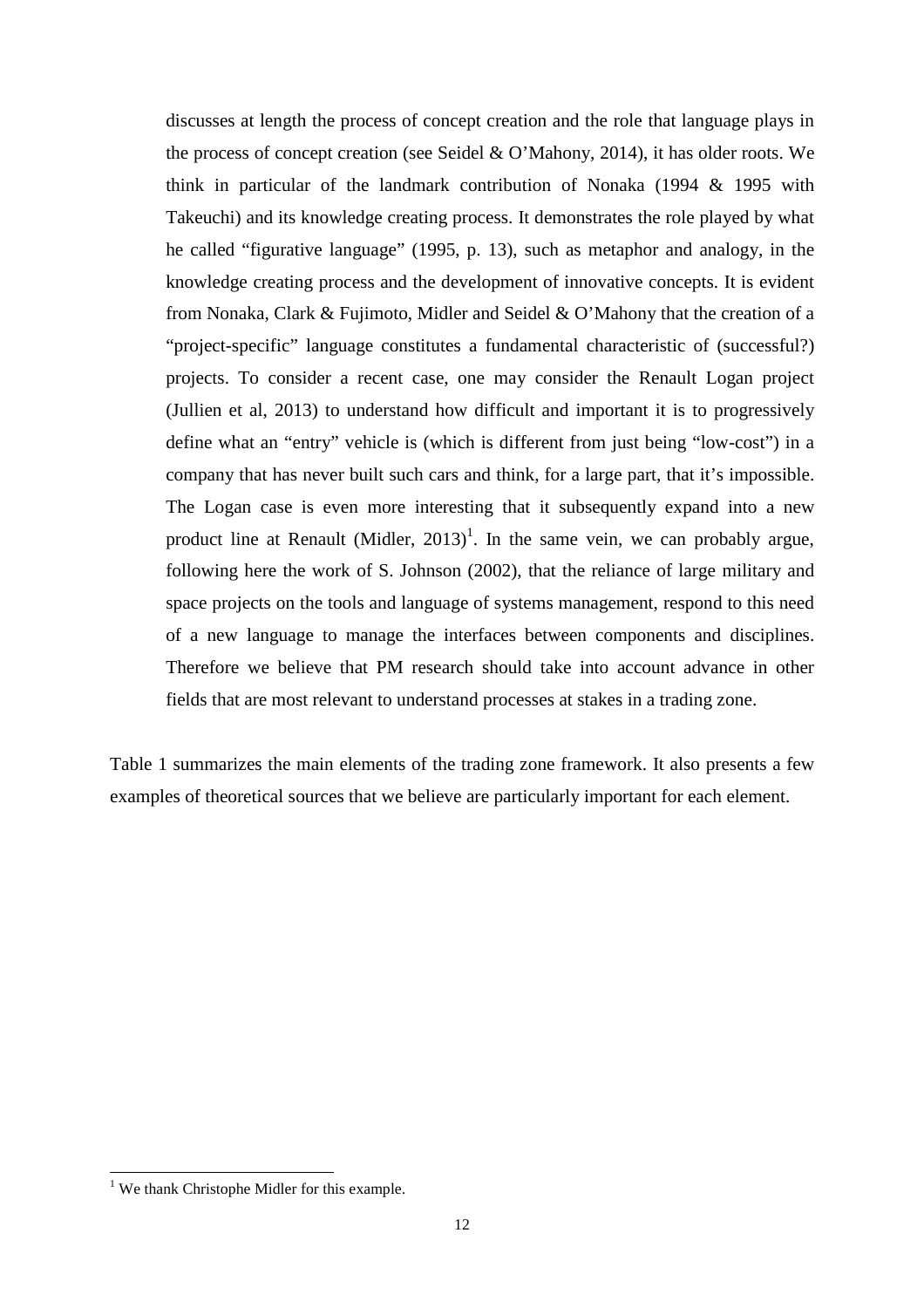| <b>Elements</b>           | <b>References</b>                                                                                 | <b>Primary mechanisms</b>                                                                                                                                                                                                                                                                                                                                                                                                            |
|---------------------------|---------------------------------------------------------------------------------------------------|--------------------------------------------------------------------------------------------------------------------------------------------------------------------------------------------------------------------------------------------------------------------------------------------------------------------------------------------------------------------------------------------------------------------------------------|
| Organizational<br>devices | Lawrence & Lorsch,<br>Clark & Fujimoto,<br>Allen                                                  | PM as 1) integrating mechanism across functions and 2)<br>integration as generation of knowledge.<br>Key role of heavyweight project management and teams in this<br>process. Co-location or people.                                                                                                                                                                                                                                 |
| <b>PM Tools</b>           | Brooks, Yakura,<br>Chang & al, Engwall,<br>Galison (chap. 7)                                      | PM toolbox as a central coordination mechanism in project.<br>PM tools as boundary objects.                                                                                                                                                                                                                                                                                                                                          |
| <b>Artefacts</b>          | Wheelwright & Clark,<br>Nonaka & Takeuchi.<br>Henderson, Carlile,<br>Ioro &, Seidel &<br>O'Mahony | Artefacts (prototype, simulation tools, drawings, etc.) as<br>boundary objects that foster the knowledge<br>translation/transformation process (Carlile).<br>Artefacts as central coordination mechanisms                                                                                                                                                                                                                            |
| Language                  | Nonaka & Takeuchi,<br>Carlile, Seidel &<br>O'Mahony, Galison                                      | Role of figurative language (metaphor and analogies) in the<br>knowledge creation process (Nonaka and Takeuchi).<br>Foundational role of "common lexicon". (Carlile).<br>Role of linguistic representations (stories, metaphors, etc.).<br>Creation of inter-language (pidgin) that are more than just<br>translation and in fact allows coordination. Language as<br>comprising both words and material/symbolic objects (Galison). |

**Table 1. The trading zone framework: central elements of project organizing** 

The above framework is, of course, a tentative one. It has to be used and discussed in future research on the management and organization of projects. We believe it to be a fruitful avenue for PM research for two reasons

- 1. it emphasizes the process nature of projects,
- 2. it is grounded in solid literature and would thus offer an example of "borrowing theory" that could offer a lens to look at projects and the management of projects that complementing existing theories and perspectives.

### **Towards a theory of projects as trading zones**

This paper introduces the idea of viewing projects as trading zones. The paper presents an analytical framework for the study of projects that builds on this idea by particularly focusing on four elements of project organizing: organizational devices, project management tools, artefacts, and language. The paper draws upon the work of Galison (1997). We argue that this writing offers a novel way of looking upon projects that reflects the some of the unique and salient features of projects. In particular, we stress the processual nature of projects and the ongoing creation of language for unique projects. We illustrate this with example from research on innovation projects.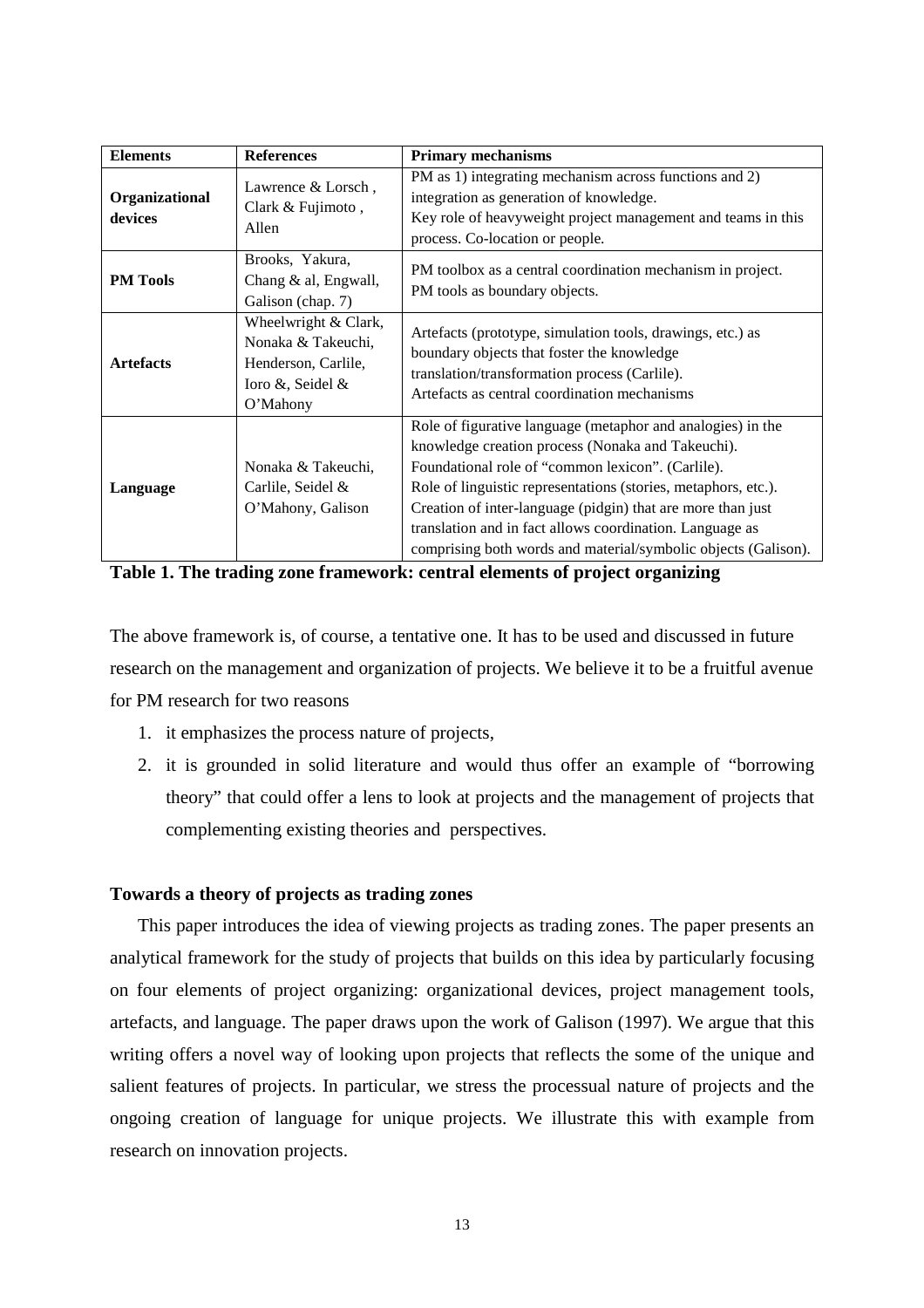As discussed initially, we believe at least five primary questions would need to be addressed for the future development of theories of projects and project management. How does our idea of projects as temporary trading zones answer these questions? This will of course deserve further research and our goal here is just to outline direction for future works. First, as for the question of why projects exist, our proposal points out that a fundamental reason for creating a project in the first place relate to the need for establishing an interlanguage, that the local languages that need to be integrated are specialized to the extent that communicating without the aid of project management would be extremely difficult. Following this idea, projects could also be expected to differ with regards to the kinds of interlanguages created and the number of local languages involved. The third question relates to the behavior of projects, or perhaps even more accurately the process of projects. We have suggested that projects could be seen as moving along four different dimensions: organizational devices, tools, artefacts, and language. The behavior of projects would thus be related to these four elements. Considering the success and failure of projects would not only be a matter of ensuring the creation of an interlanguage but equally so the establishment of the necessary devices, tools, and artefacts for such language to be developed. The success and failure are also associated with these issues – the creation of interlanguage is again underlined as a critical element. These are all hypothesis that would have to be explored in future research.

#### **References**

Allen, T. J. 1977. *Managing the Flow of Technology*. Cambridge, MA: The MIT Press.

- Ben Mahmoud-Jouini, S.; C. Midler; V Cruz and N Gaudron. 2013. "Creative Artefacts: How Stimulators, Demonstrators and Prototypes Contribute to the Creative Processes ?," *20th International Product Development Management Conference.* Paris:
- Brooks, F. 1995. *The Mythical Man-Month. Essays on Software Engineering.* Boston: Addison-Wesley
- Callon, M. 1986. "Eléments Pour Une Sociologie De La Traduction. La Domestication Des Coquilles Saint-Jacques Et Des Marins-Pêcheurs Dans La Baie De Saint-Brieuc." *L'Année sociologique*, 36, pp. 169-208.
- Carlile, P. 2004. "Transferring, Translating, and Transforming: An Integrative Framework for Managing Knowledge across Boundaries." *Organization Science*, 15(5), pp. 555-68.
- Carlile, P. 2002. "A Pragmatic View of Knowledge and Boundaries : Boundary Objects in New Product Development." *Organization Science*, 13(4), pp. 442-55.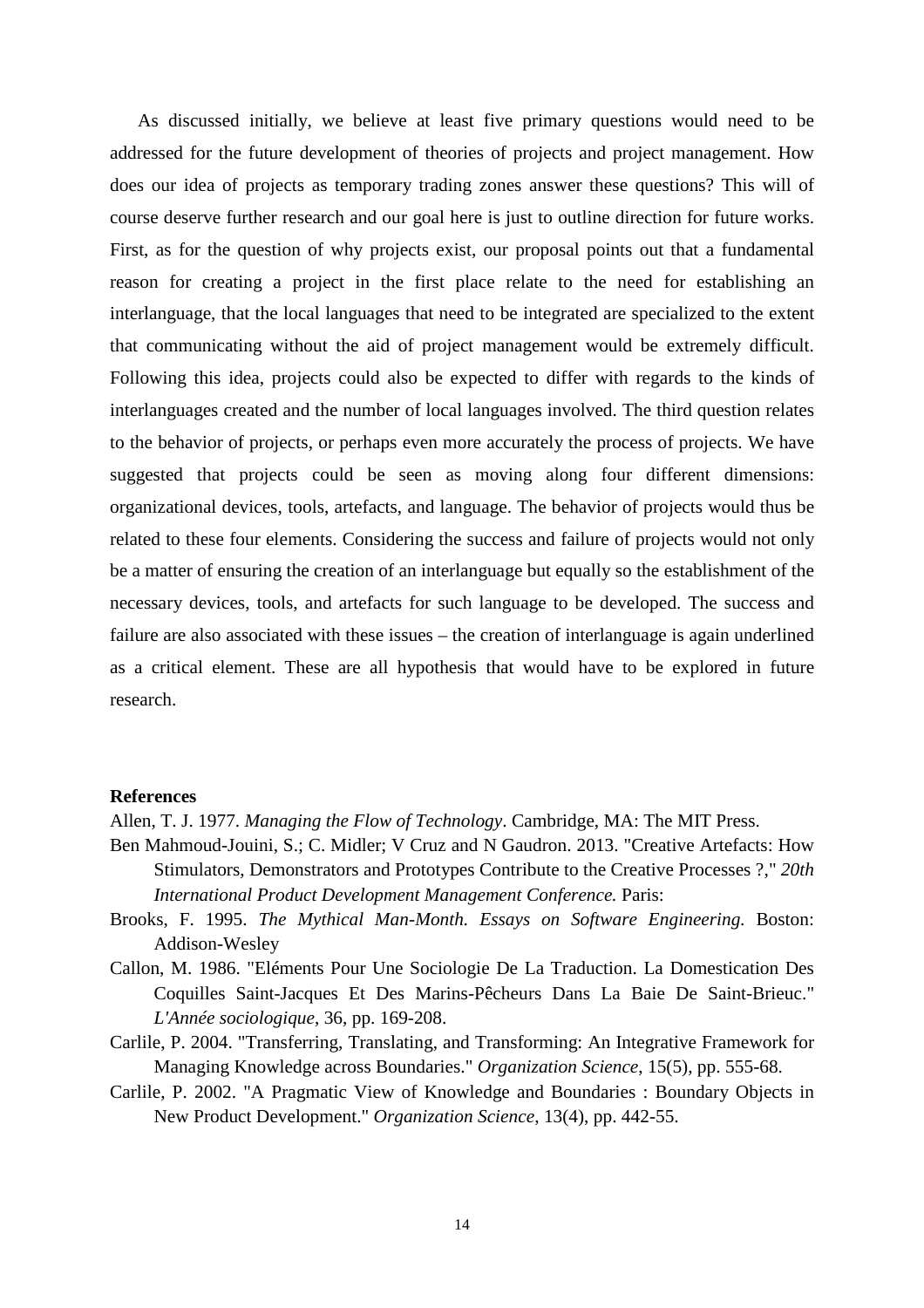- Chang, A.; C Hatcher and J Kim. 2103. "Temporal Boundary Objects in Megaprojects: Mapping the System with the Integrated Master Schedule." *International Journal of Project Management*, 31, pp. 323-32.
- Clark, K. and T. Fujimoto. 1991. *Product Development Performance. Strategy, Organization and Management in the World Auto Industry*. Boston, MA.: Harvard Business School Press.
- Clark, K. and S. Wheelwright. 1992. "Organizing and Leading Heavyweight Development Teams." *California Management Review*, 34(3), pp.9-28.
- Declerck, R.; J.P. Debourse and C. Navarre. 1983. *Méthode De Direction Générale : Le Management Stratégique De L'entreprise*. Paris: Dunod.
- Duncan, W. . 1996. *A Guide to the Project Management Body of Knowledge*. PMI Publishing Division.
- Engwall, M. 2003. "No Project Is an Island:Linking Projects to History and Context." *Research Policy*, 32(5), pp. 789-808.
- **\_\_\_\_.** 2012. "Pert, Polaris and the Realities of Project Execution." *International Journal of Managing Projects in Business*, 5(4), pp. 595-616.
- Galison, P. 1997. *Image and Logic. A Material Culture of Microphysics*. Chicago: Chicago University Press.
- \_\_\_\_. 2010. "Trading with Enemy," M. Gorman, *Trading Zones and Interactional Expertise.*  Cambridge, MA: The MIT Press, pp. 25-52.
- Henderson, K. 1999. *On Line and on Paper. Visual Representations, Visual Culture, and Computer Graphics in Design Engineering*. Cambridge, MA: The MIT Press.
- Hodgson, D. and S Cicmil eds. 2006. *Making Projects Critical*. New-York: Palgrave McMillan.
- Iansiti, M. and K. Clark. 1994. "Integration and Dynamic Capabilities: Evidence from Product Development in Automobiles and Mainframe Computers." *Industrial and Corporate Change*, 3(3), pp. 507-605.
- Ioro, J and J Taylor. 2014. "Boundary Object Efficacy: The Mediating Role of Boundary Objects on Task Conflict in Global Virtual Project Networks." *International Journal of Project Management*, 32, pp. 7-17.
- Johnson, S. 2002. *The Secret of Apollo. Systems Management in American and European Space Programs*. Baltimore: The John Hopkins University Press.
- Jullien, B; Y Lung and C. Midler. 2013. *The Logan Epic.* Paris: Dunod.
- Kellogg, K; W Orlikowski and J Yates. 200-. "Life in the Trading Zone: Structuring Coordination Accross Boundaries in Postbureaucratic Organizations." *Organization Science*, 17(1), pp. 22-44.
- Lawrence, R. and J.W. Lorsch. 1967. "Differentiation and Integration in Complex Organizations." *Administrative Science Quarterly*, 12(1), pp. 1-47.
- Linehan, C and K Donncha. 2006. "From Project Ontologies to Communities of Virtue," D. Hodgson and S. Cicmil, *Making Projects Critical.* New-York: Palgrave McMillan,
- Midler, C. 2013. "Implementing a Low-End Disruption Strategy through Multiproject Lineage Management: The Logan Case." *Project Management Journal*, 44(5), pp. 24– 35.
	- \_\_\_\_. 1996. *L'auto Qui N'existait Pas*. Paris, France: Dunod.